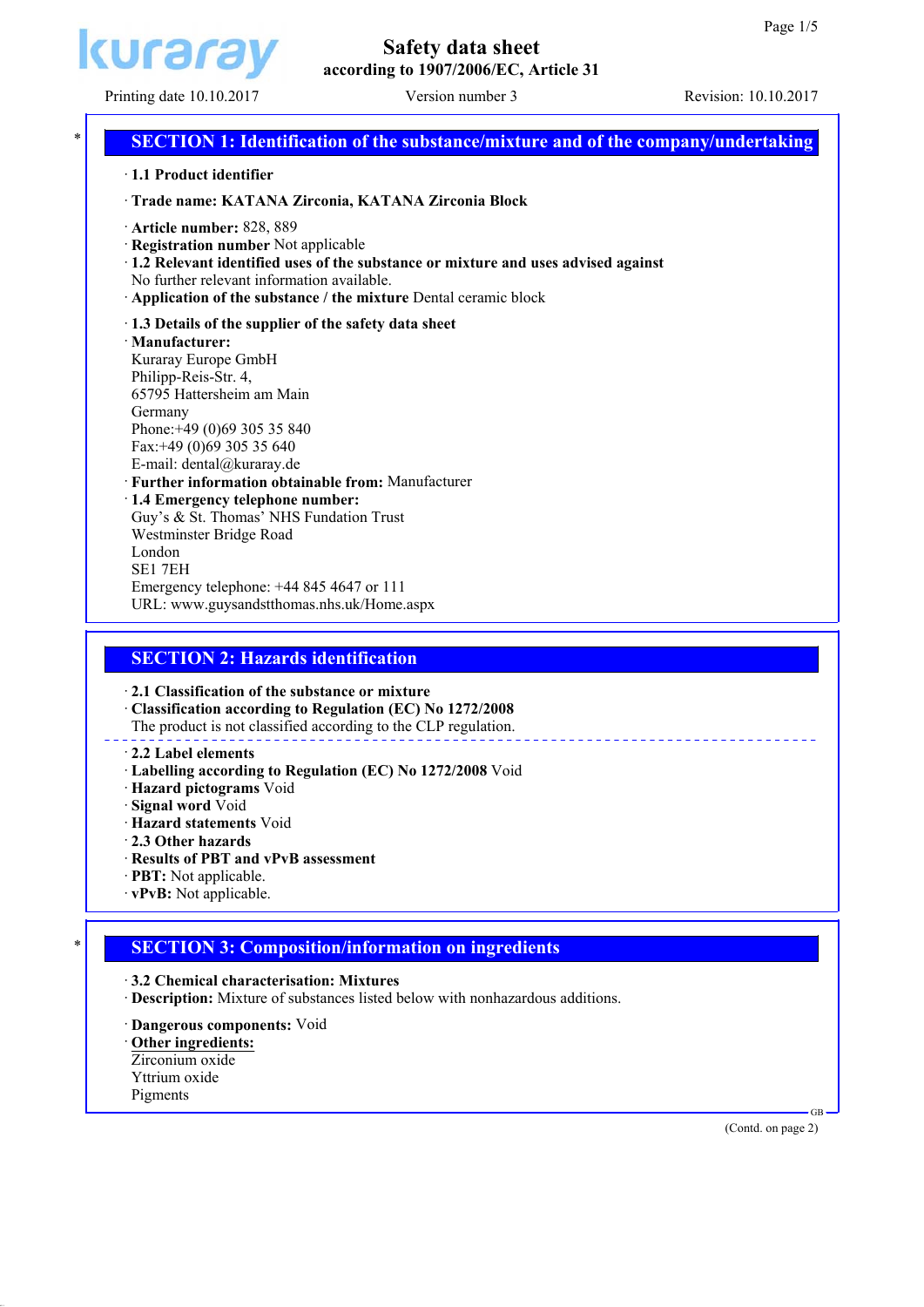

## Printing date 10.10.2017 Version number 3 Revision: 10.10.2017

# **Safety data sheet according to 1907/2006/EC, Article 31**

#### **Trade name: KATANA Zirconia, KATANA Zirconia Block**

(Contd. of page 1)

### **SECTION 4: First aid measures**

#### · **4.1 Description of first aid measures**

- · **General information:** No special measures required.
- · **After inhalation:** Supply fresh air; consult doctor in case of complaints.
- · **After skin contact:** Generally the product does not irritate the skin.
- · **After eye contact:** Rinse opened eye for several minutes under running water.
- · **After swallowing:** If symptoms persist consult doctor.
- · **4.2 Most important symptoms and effects, both acute and delayed**
- No further relevant information available.
- · **4.3 Indication of any immediate medical attention and special treatment needed**

No further relevant information available.

#### **SECTION 5: Firefighting measures**

· **5.1 Extinguishing media**

- · **Suitable extinguishing agents:** Product is not flammable
- · **5.2 Special hazards arising from the substance or mixture** No further relevant information available.
- · **5.3 Advice for firefighters**
- · **Protective equipment:** No special measures required.

#### **SECTION 6: Accidental release measures**

- · **6.1 Personal precautions, protective equipment and emergency procedures** Not required.
- · **6.2 Environmental precautions:** Do not allow to enter sewers/ surface or ground water.
- · **6.3 Methods and material for containment and cleaning up:** Pick up mechanically.
- · **6.4 Reference to other sections**
- No dangerous substances are released.
- See Section 7 for information on safe handling.
- See Section 8 for information on personal protection equipment.
- See Section 13 for disposal information.

## **SECTION 7: Handling and storage**

- · **7.1 Precautions for safe handling** No special measures required.
- · **Information about fire and explosion protection:** No special measures required.
- · **7.2 Conditions for safe storage, including any incompatibilities**

· **Storage:**

- · **Requirements to be met by storerooms and receptacles:** No special requirements.
- · **Information about storage in one common storage facility:** Not required.
- · **Further information about storage conditions:** Store at room temperature.
- · **7.3 Specific end use(s)** No further relevant information available.

#### **SECTION 8: Exposure controls/personal protection**

· **Additional information about design of technical facilities:** No further data; see item 7.

(Contd. on page 3)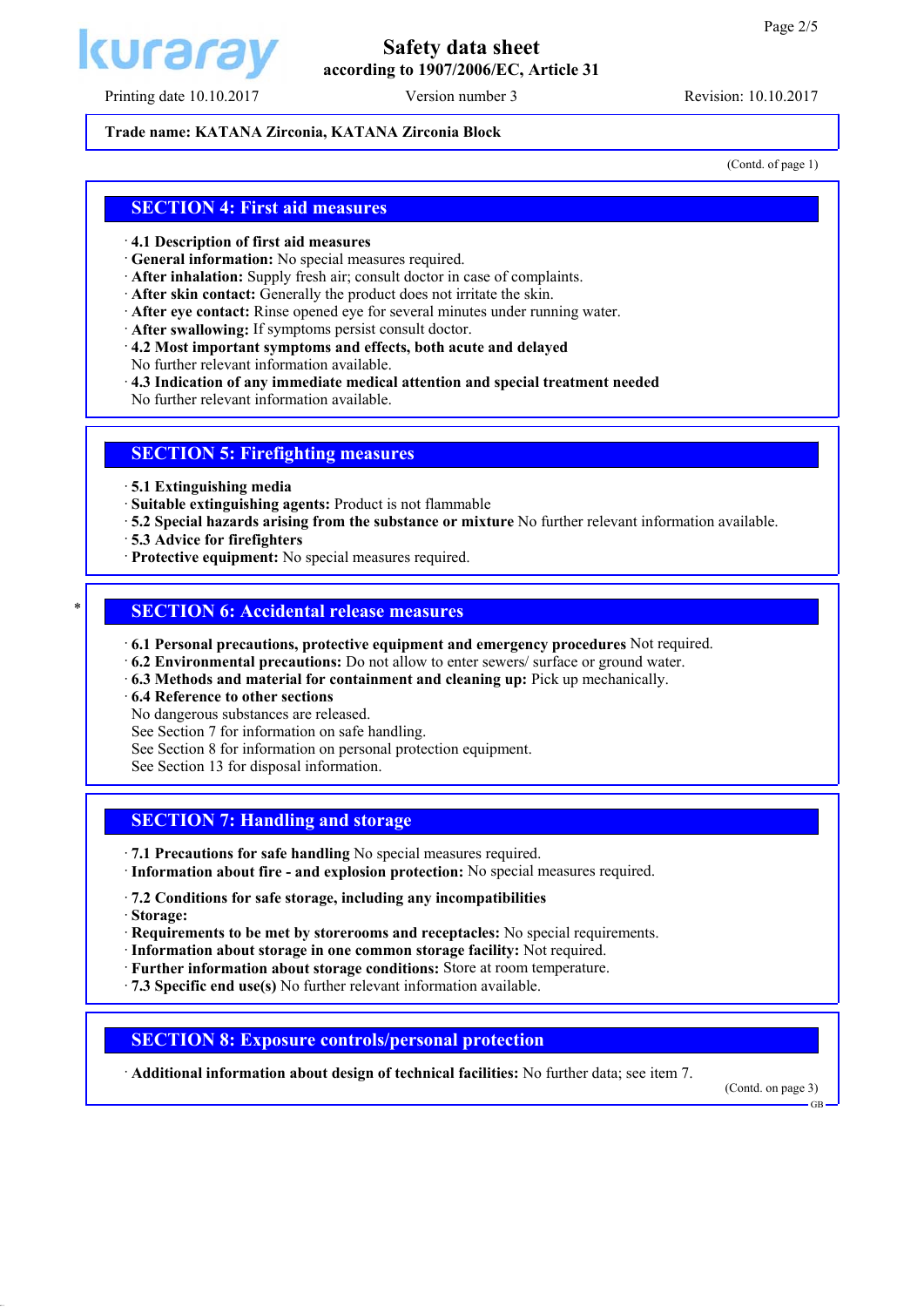

# Printing date 10.10.2017 Version number 3 Revision: 10.10.2017

# **Safety data sheet according to 1907/2006/EC, Article 31**

#### **Trade name: KATANA Zirconia, KATANA Zirconia Block**

(Contd. of page 2)

|                                                                                                                 | Ingredients with limit values that require monitoring at the workplace:                                                                                                                                                                                                                                                                       |
|-----------------------------------------------------------------------------------------------------------------|-----------------------------------------------------------------------------------------------------------------------------------------------------------------------------------------------------------------------------------------------------------------------------------------------------------------------------------------------|
| 1314-23-4 zirconium dioxide                                                                                     |                                                                                                                                                                                                                                                                                                                                               |
| WEL (Great Britain) Short-term value: 10 mg/m <sup>3</sup>                                                      |                                                                                                                                                                                                                                                                                                                                               |
| Long-term value: $5 \text{ mg/m}^3$                                                                             |                                                                                                                                                                                                                                                                                                                                               |
| as Zr                                                                                                           |                                                                                                                                                                                                                                                                                                                                               |
|                                                                                                                 | Additional information: The lists valid during the making were used as basis.                                                                                                                                                                                                                                                                 |
| 8.2 Exposure controls                                                                                           |                                                                                                                                                                                                                                                                                                                                               |
| · Personal protective equipment:                                                                                |                                                                                                                                                                                                                                                                                                                                               |
| General protective and hygienic measures:                                                                       |                                                                                                                                                                                                                                                                                                                                               |
| Respiratory protection: Not required.                                                                           | The usual precautionary measures are to be adhered to when handling chemicals.                                                                                                                                                                                                                                                                |
| Protection of hands: Not required.                                                                              |                                                                                                                                                                                                                                                                                                                                               |
| Material of gloves                                                                                              |                                                                                                                                                                                                                                                                                                                                               |
|                                                                                                                 | The selection of the suitable gloves does not only depend on the material, but also on further marks of quality<br>and varies from manufacturer to manufacturer. As the product is a preparation of several substances, the<br>resistance of the glove material can not be calculated in advance and has therefore to be checked prior to the |
| application.                                                                                                    |                                                                                                                                                                                                                                                                                                                                               |
| · Penetration time of glove material                                                                            |                                                                                                                                                                                                                                                                                                                                               |
|                                                                                                                 | The exact break trough time has to be found out by the manufacturer of the protective gloves and has to be                                                                                                                                                                                                                                    |
| observed.                                                                                                       |                                                                                                                                                                                                                                                                                                                                               |
| · Eye protection: Not required.                                                                                 |                                                                                                                                                                                                                                                                                                                                               |
| <b>SECTION 9: Physical and chemical properties</b><br>9.1 Information on basic physical and chemical properties |                                                                                                                                                                                                                                                                                                                                               |
| <b>General Information</b>                                                                                      |                                                                                                                                                                                                                                                                                                                                               |
| · Appearance:                                                                                                   |                                                                                                                                                                                                                                                                                                                                               |
| Form:<br>Colour:                                                                                                | Solid                                                                                                                                                                                                                                                                                                                                         |
| · Odour:                                                                                                        | According to product specification.<br>Odourless                                                                                                                                                                                                                                                                                              |
| · Odour threshold:                                                                                              | Not determined                                                                                                                                                                                                                                                                                                                                |
| · pH-value:                                                                                                     | Not determined                                                                                                                                                                                                                                                                                                                                |
| Change in condition                                                                                             |                                                                                                                                                                                                                                                                                                                                               |
| Melting point/freezing point:                                                                                   | Not determined                                                                                                                                                                                                                                                                                                                                |
| Initial boiling point and boiling range: Not determined                                                         |                                                                                                                                                                                                                                                                                                                                               |
| · Flash point:                                                                                                  | Not determined                                                                                                                                                                                                                                                                                                                                |
| · Flammability (solid, gas):                                                                                    | Product is not flammable.                                                                                                                                                                                                                                                                                                                     |
| · Ignition temperature:                                                                                         |                                                                                                                                                                                                                                                                                                                                               |
| <b>Decomposition temperature:</b>                                                                               | Not determined                                                                                                                                                                                                                                                                                                                                |
| · Auto-ignition temperature:                                                                                    | Not determined                                                                                                                                                                                                                                                                                                                                |
| <b>Explosive properties:</b>                                                                                    | Product does not present an explosion hazard.                                                                                                                                                                                                                                                                                                 |
|                                                                                                                 |                                                                                                                                                                                                                                                                                                                                               |
| <b>Explosion limits:</b><br>Lower:                                                                              | Not determined                                                                                                                                                                                                                                                                                                                                |
| Upper:                                                                                                          | Not determined                                                                                                                                                                                                                                                                                                                                |
| Oxidising properties                                                                                            | Not determined.                                                                                                                                                                                                                                                                                                                               |

(Contd. on page 4)

GB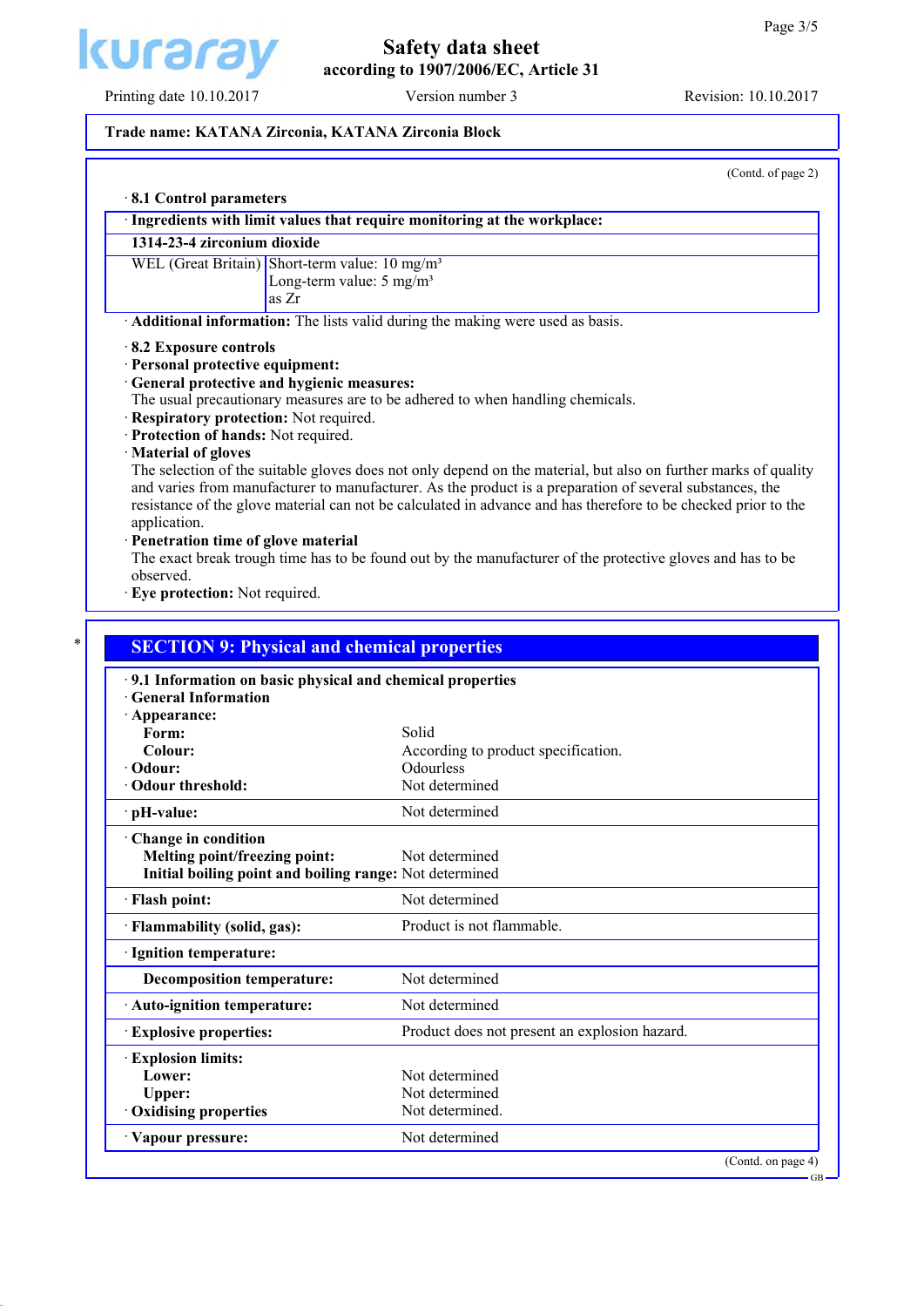

# **Safety data sheet according to 1907/2006/EC, Article 31**

Printing date 10.10.2017 Version number 3 Revision: 10.10.2017

### **Trade name: KATANA Zirconia, KATANA Zirconia Block**

|                                           | (Contd. of page 3)                         |
|-------------------------------------------|--------------------------------------------|
| Density:                                  |                                            |
| <b>Relative density</b>                   | Not determined                             |
| Vapour density                            | Not determined                             |
| <b>Evaporation rate</b>                   | Not determined                             |
| · Solubility in / Miscibility with        |                                            |
| water:                                    | Insoluble.                                 |
| · Partition coefficient: n-octanol/water: | Not determined                             |
| Viscosity:                                | Not determined                             |
| · Dynamic:                                | Not determined                             |
| · Kinematic:                              | Not determined                             |
| .9.2 Other information                    | No further relevant information available. |

## **SECTION 10: Stability and reactivity**

- · **10.1 Reactivity** No further relevant information available.
- · **10.2 Chemical stability**
- · **Thermal decomposition / conditions to be avoided:** No decomposition if used according to specifications.
- · **10.3 Possibility of hazardous reactions** No dangerous reactions known.
- · **10.4 Conditions to avoid** No further relevant information available.
- · **10.5 Incompatible materials:** No further relevant information available.
- · **10.6 Hazardous decomposition products:** None

## **SECTION 11: Toxicological information**

- · **11.1 Information on toxicological effects**
- · **Acute toxicity** Based on available data, the classification criteria are not met.
- · **Primary irritant effect:**

· **Skin corrosion/irritation** Based on available data, the classification criteria are not met.

- · **Serious eye damage/irritation** Based on available data, the classification criteria are not met.
- · **Respiratory or skin sensitisation** Based on available data, the classification criteria are not met.
- · **CMR effects (carcinogenity, mutagenicity and toxicity for reproduction)**
- · **Germ cell mutagenicity** Based on available data, the classification criteria are not met.
- · **Carcinogenicity** Based on available data, the classification criteria are not met.
- · **Reproductive toxicity** Based on available data, the classification criteria are not met.
- · **STOT-single exposure** Based on available data, the classification criteria are not met.
- · **STOT-repeated exposure** Based on available data, the classification criteria are not met.
- · **Aspiration hazard** Based on available data, the classification criteria are not met.

## **SECTION 12: Ecological information**

- · **12.1 Toxicity**
- · **Aquatic toxicity:** No further relevant information available.
- · **12.2 Persistence and degradability** No further relevant information available.
- · **12.3 Bioaccumulative potential** No further relevant information available.
- · **12.4 Mobility in soil** No further relevant information available.
- · **Additional ecological information:**
- · **General notes:**

Water hazard class 1 (German Regulation) (Self-assessment): slightly hazardous for water

Do not allow undiluted product or large quantities of it to reach ground water, water course or sewage system. · **12.5 Results of PBT and vPvB assessment**

· **PBT:** Not applicable.

(Contd. on page 5)